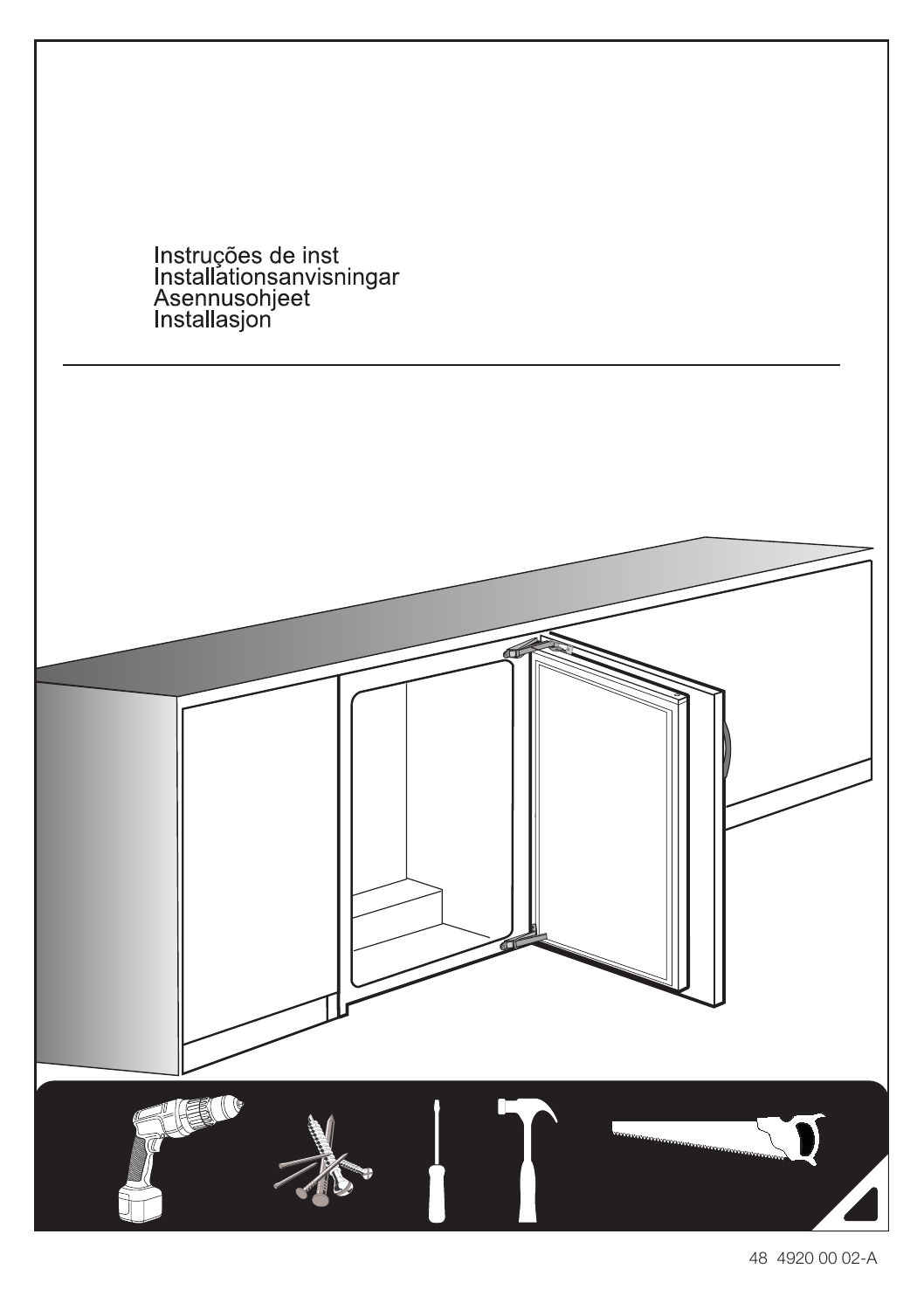

| $A$ (mm) | 820 - 870 mm |
|----------|--------------|
| $C$ (mm) | 100 - 150 mm |

## Note

1) Height of the product can be adjusted by the help of adjustable feet (front and back) to fit the furniture niche height (B).

2) Do not operate this appliance until it has been installed in the furniture.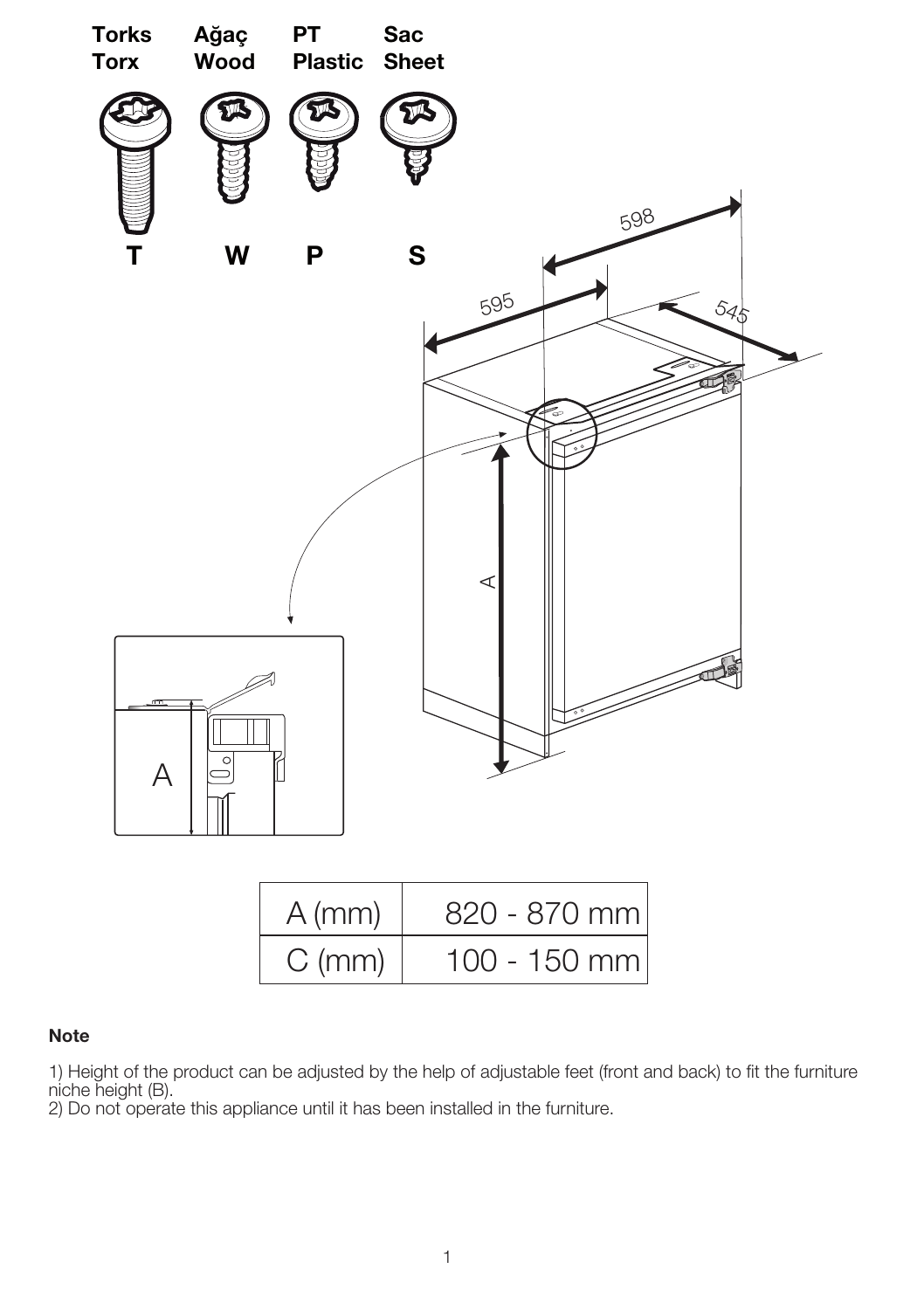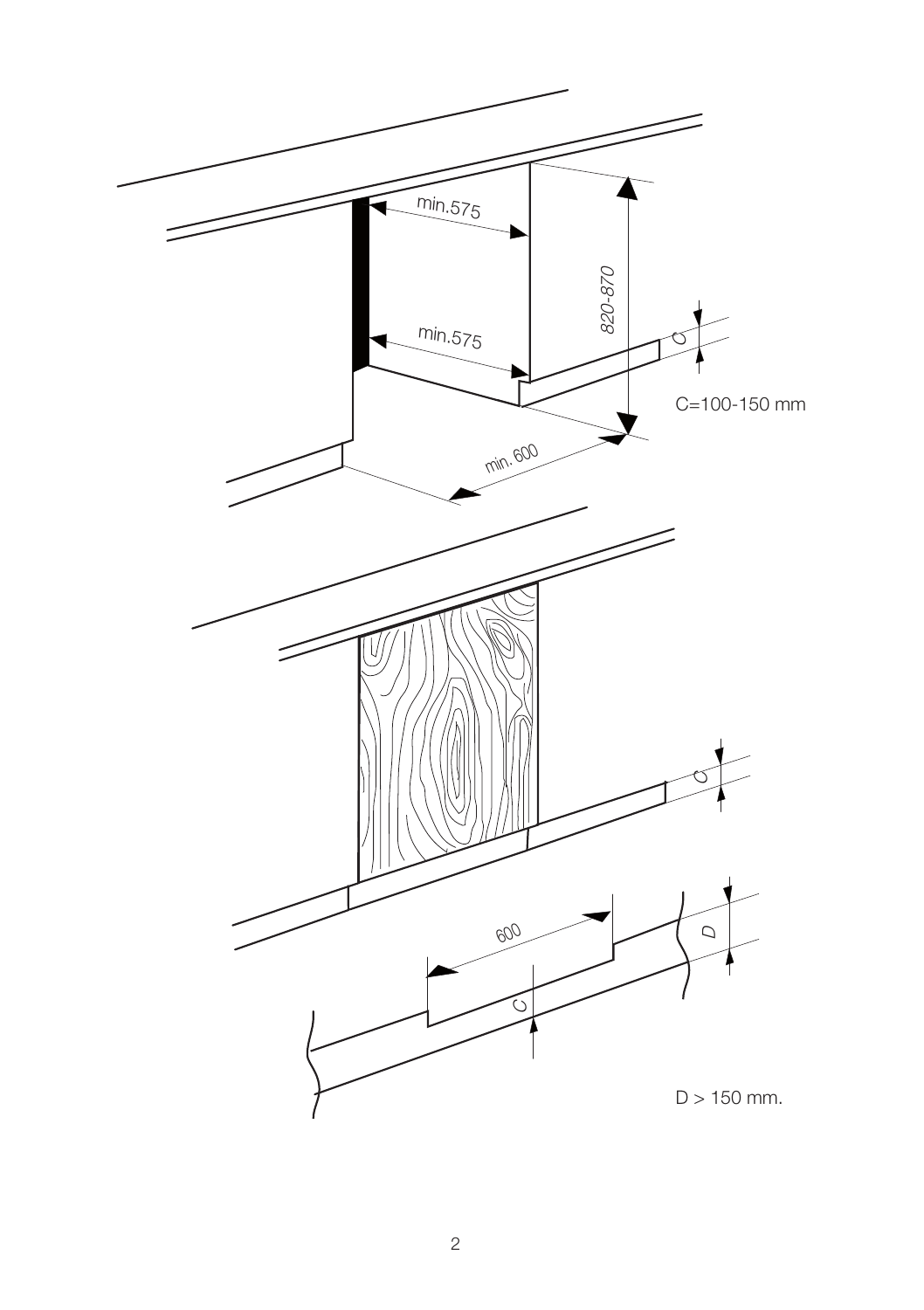

Not: 2 numara ile gösterilen montaj adımında üst bağlantı plastiğini kaydırabilmek için bağlantının yapıldığı vidaları tam sıkmayınız.

Note: Installation step for 2, screws for connecting top plastic rpart should not be screwed very hard, because of moving the plastic part easily left or right side.

Hinweis: Installationsschritt 2: Die Schrauben zum Fixieren des Kunststoffteils sollten nicht zu fest angezogen werden, da sich das Kunststoffteil ansonsten nach links oder rechts verschieben kann.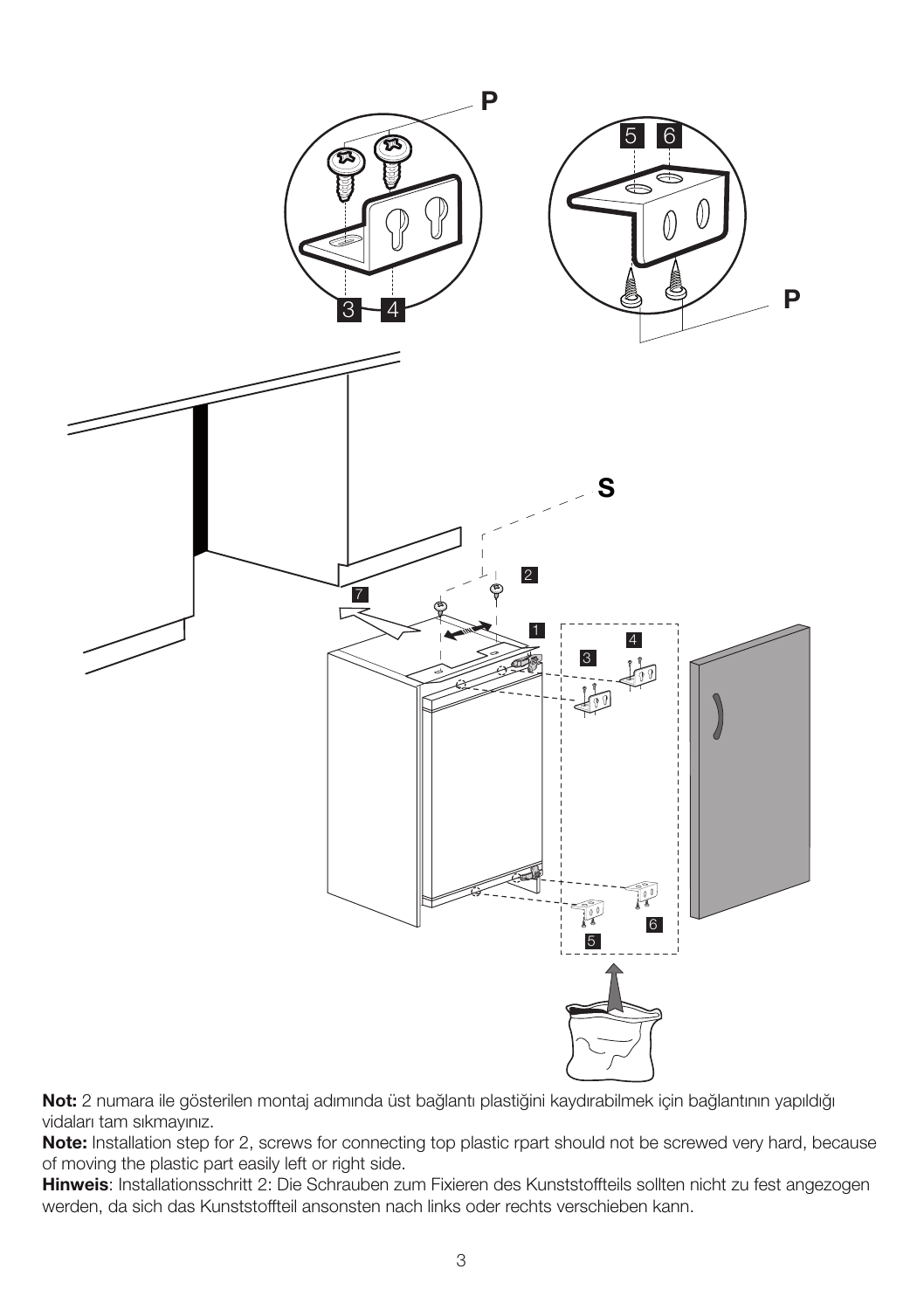

## Not:

- 1. Bu ölçüler ürün kapısı sağdan menteșeli durum için geçerlidir.
- 2. Kapı açma yönü değiștirildiğinde bu sayfanın ayna görüntüsü dikkate alınmalıdır.

## Note:

1. These dimensions are valid for products,which are hinged on right hand side.

2. When door opening direction is reversed, mirror image of this instruction should be considered. That is, dimensions should be considered for opposite sides.

## Hinweis:

1. Diese Abmessungen gelten für Produkte mit dem Scharnier auf der rechten Seite.

2. Bei umgekehrtem Türanschlag sollten die Schritte entsprechend spiegelverkehrt ausgeführt werden. Auch die Anmessungen sollten folglich auf die jeweils andere Seite übertragen werden.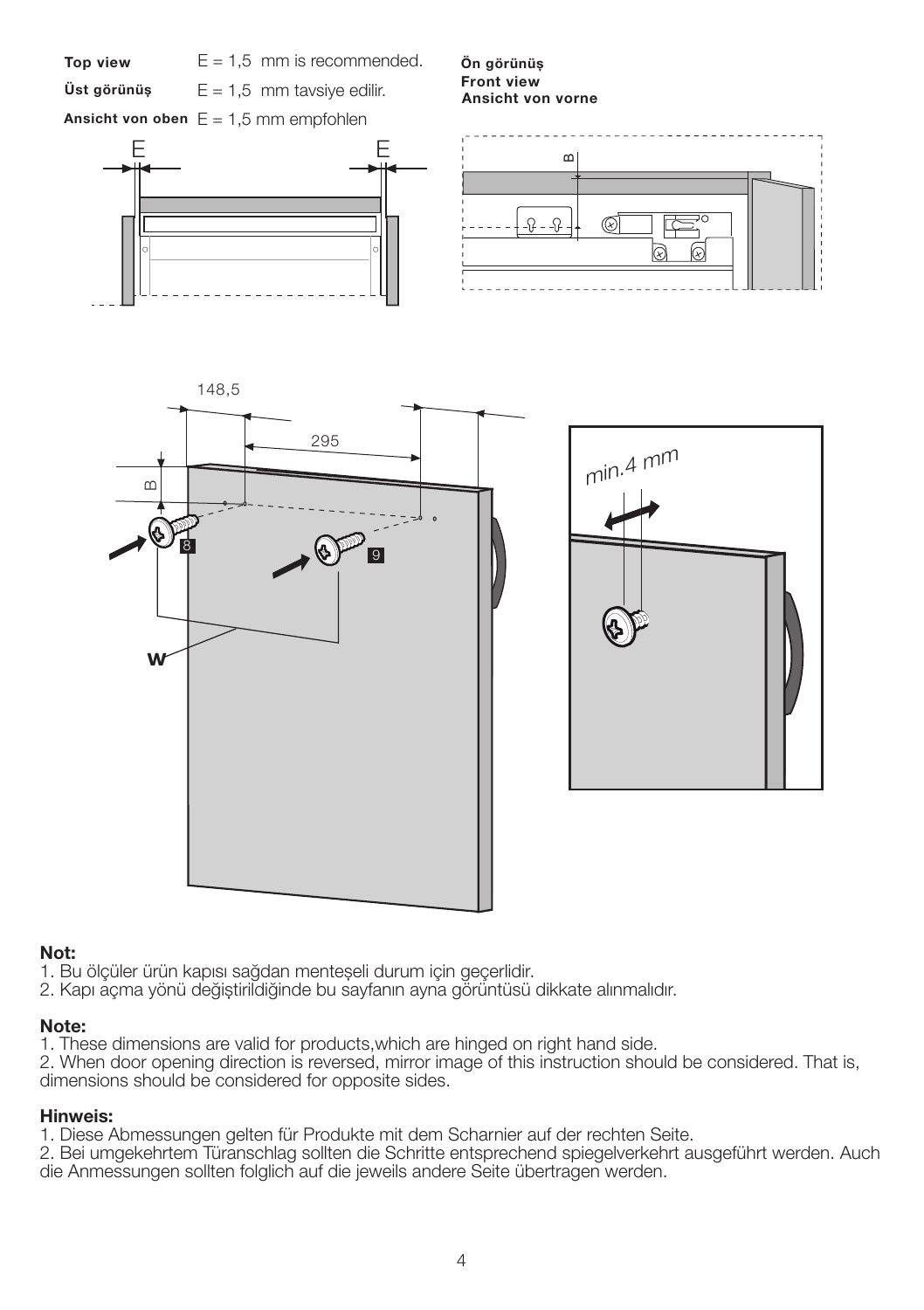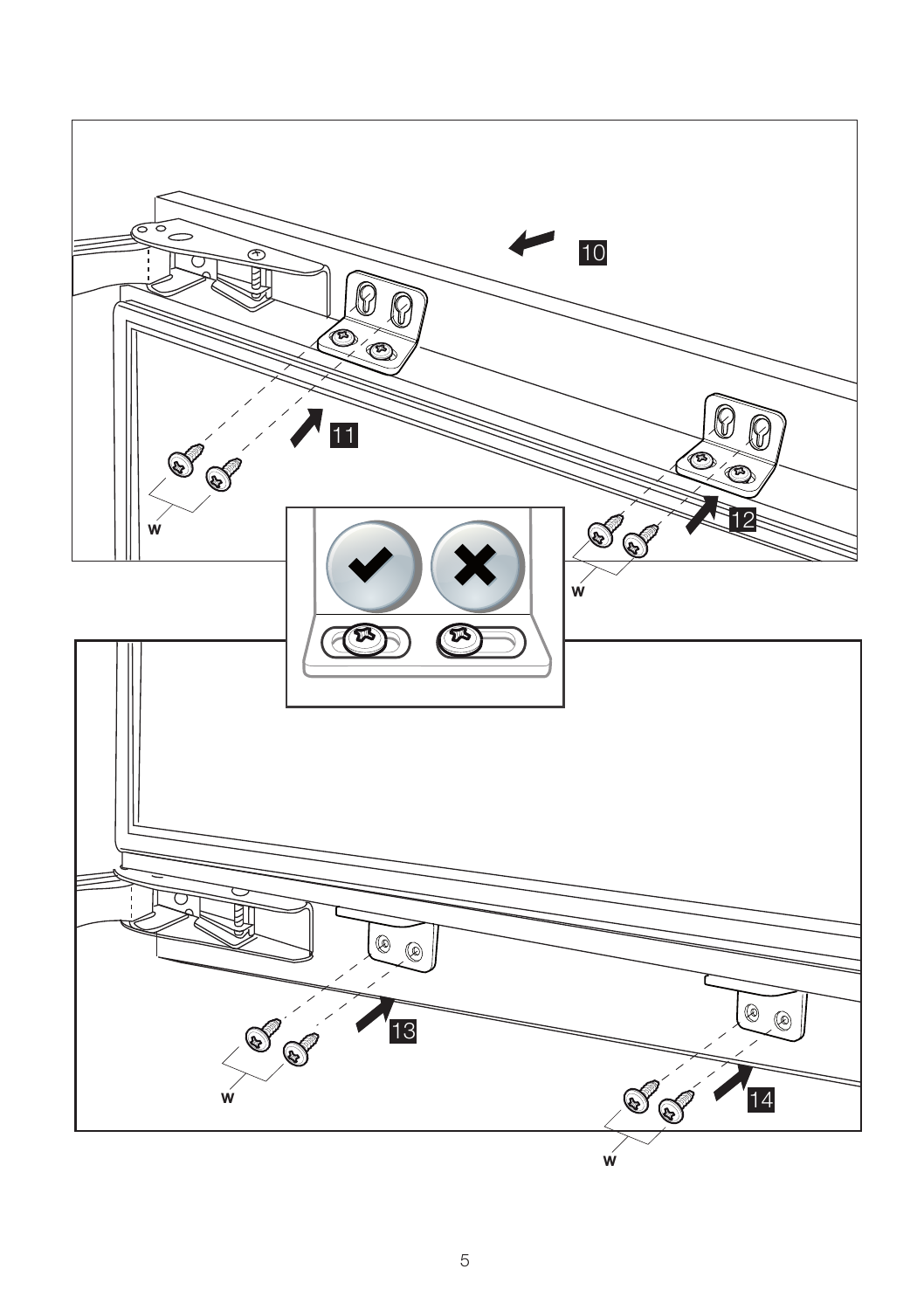